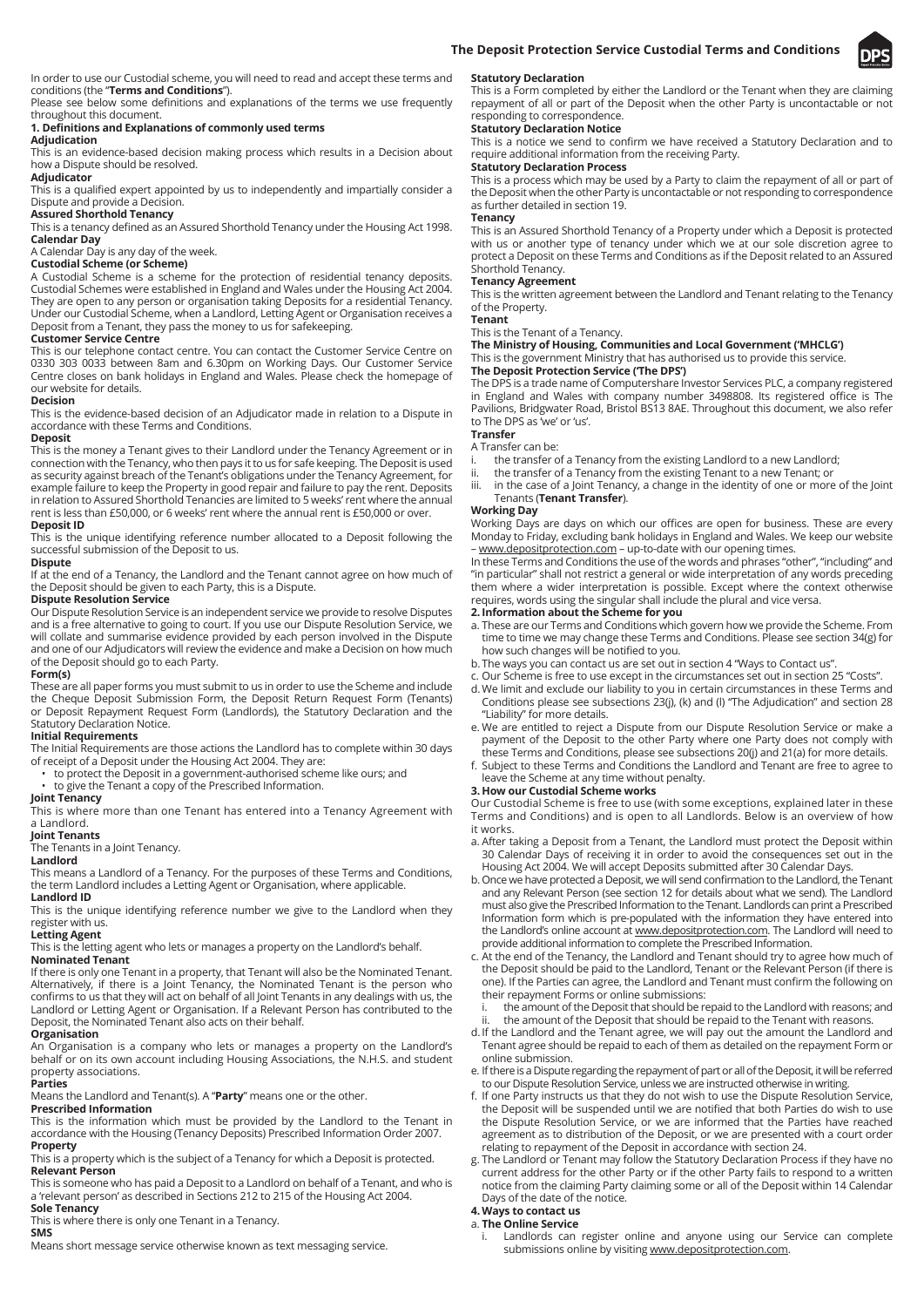- ii. Parties can also communicate with us by completing an online enquiry form available through the Frequently Asked Questions section of our website at www.depositprotection.com.
- iii. If a Dispute is being dealt with by the Dispute Resolution Service, we can be contacted at disputes@depositprotection.com.
- iv. Except in the circumstances outlined in section 30 of these Terms and Conditions, our online service will be available 24 hours per day.

## **b. Customer Service Centre**

- The Customer Service Centre is available to:
- i. help Landlords, Letting Agents and Tenants to use the Scheme;
- ii. process requests for Forms;<br>iii manage new registrations of
- imanage new registrations of Landlords and Letting Agents; and
- iv. process requests for repayment and responses.

We ask callers a series of questions in order to identify them. If callers cannot give satisfactory answers to the questions asked, we will not be able to help.

- **c. Paper Based Service**
- i. If you cannot access our online service you can request a Form, either by phone or in writing. All letters and completed Forms should be sent to the address at section 36 of these Terms and Conditions.
- ii. Any Forms requested will be pre-printed with as much relevant information about the transaction as we have and we will mail them to the address of the requesting Party. We cannot accept photocopied or altered Forms.

### **5. How to create an account**

### **I. Landlords**

a. When a Landlord creates an account with us, all information provided must be up-todate and correct.

- b. Landlords (but not Letting Agents or Organisations) must provide the following mandatory pieces of information to create an account:
- i. the Landlord's first name, surname and title;
- ii. the Landlord's contact address including the town, country and postcode;
- iii. at least one valid UK contact telephone number for the Landlord (including UK mobile phone numbers); and
- iv. a valid email address for the Landlord (if creating an account online). c. Letting Agents and Organisations must provide the following mandatory pieces of information:
- 
- i. the full name and title of the Letting Agent or Organisation's primary contact;<br>ii. the full name or company name of the Letting Agent or Organisation:
- ii. the full name or company name of the Letting Agent or Organisation;<br>iii. the contact address of the Letting Agent or Organisation;
- iii. the contact address of the Letting Agent or Organisation;<br>iv. at least one contact telephone number for the Letting Ag at least one contact telephone number for the Letting Agent or Organisation; and a valid email address for the Letting Agent.
- d. A Landlord can create an account online at www.depositprotection.com or by calling
- 0330 303 0033. e. When Landlords submit their first Deposit through the Custodial Scheme they must confirm that they have read and agree to be bound by these Terms and Conditions
- including the Privacy Policy at section 32. Each time the Terms and Conditions are updated Landlords must accept the new Terms and Conditions to continue using the service. If Landlords do not accept the new Terms and Conditions they will not be able to continue using the online service.
- f. Landlords must supply a valid email address and select a password to use the online service. Landlords must keep this password secure at all times and it should not be disclosed to anyone.
- g. Landlords will receive an email containing a link to activate their account. The Landlord must click the link in the email and log in within 48 hours of the issue of the link. After 48 hours the link will expire and the Landlord will need to request a new activation link.
- h. If Landlords forget their password they can ask us to reset it. We will send an email to their registered email address with a new activation link which will be valid for seven days.
- i. Once the Landlord's account has been activated, the Landlord will be provided with their account reference through the online service.
- j. Landlords must enter their registered email address and password for the following: to log into their online account;
- ii. to access all the information we store that relates to them;
- iii. to update any such data;<br>iv. to pay a new Deposit to u
- iv. to pay a new Deposit to us;<br>v. to perform any actions duri to perform any actions during a Tenancy;
- vi. to manage their Deposits; and
- vii. to instigate the Deposit repayment process.
- k. All Landlords who create an account through the Customer Service Centre will be provided with a confirmation in writing of:
- 
- i. their unique Landlord ID. This will also be provided over the telephone; and<br>ii The website address at which they can view the Terms and Conditions of The website address at which they can view the Terms and Conditions online, which will be sent within 3 Working Days of registration. On receipt of this confirmation Landlords will be deemed to have accepted these Terms and Conditions unless we are notified otherwise in writing. If a Landlord does not accept the Terms and Conditions they must not use the service. If a Landlord continues to use the service after notifying us that they do not accept the terms and conditions they will be deemed to have accepted the Terms and Conditions.

### **II. Tenants**

- a. The Tenant will receive an email containing a link to activate their account. The Tenant must click the link in the email and log in within 48 hours of the issue of the link. After 48 hours, the link will expire and the Tenant will need to request a new activation link.
- b. The Tenant must select a password to use the online service. The Tenant must keep this password secure at all times and should not disclose it to anyone.
- c. If Tenants forget their password they can ask us to reset it. We will send an email to their registered email address with a new activation link which will be valid for 48 hours.
- d. When Tenants first log into their account they must confirm that they have read and acknowledged the Terms and Conditions including the Data Protection Notice and Privacy Policy at section 32. Each time the Terms and Conditions are updated Tenants will be invited to read and acknowledge the new Terms and Conditions. If Tenants do not read and acknowledge the new Terms and Conditions they will not be able to continue to use the online service and we will not be able to take instructions from them.
- e. Tenants must enter their registered email address and password for the following:

# **The Deposit Protection Service Custodial Terms and Conditions**

- 
- i. to log in to their online account;<br>ii. to access all the information we ii. to access all the information we store that relates to them;<br>iii. to undate any such data: and
- to update any such data; and iv. to instigate the Deposit repayment process.

# **6. Adding a Property**

Landlords can add a Property or multiple Properties in their online account before submitting any Deposits to us.

#### **7. Creating a Tenancy**

- a. Landlords can create a Tenancy in their online account before submitting any Deposits.
- b. To create a Tenancy, a Landlord must provide a name together with a contact mobile telephone number or email address for any Tenants and an email address for any Relevant Person.
- c. Once a Tenancy has been created an email will be sent to all Tenants' registered email address(es) along with a link to activate their online account(s).
- **8. Joint Tenancies and Third Parties (Nominated Tenant)**
- a. At the end of the Joint Tenancy one Tenant must liaise with us with regard to the return of the Deposit. That Tenant will be the Nominated Tenant, and will be responsible for representing the interests of all Joint Tenants (and any Relevant Person). The Nominated Tenant will act on behalf of all Joint Tenants specifically in connection with:
- i. the Deposit repayment process;<br>ii. any Statutory Declaration:
- ii. any Statutory Declaration;<br>iii. the provision of Tenant's e
- the provision of Tenant's evidence; or
- iv. any other relevant Form or submission.
- b. It is the Nominated Tenant's responsibility to try and agree with the Landlord how the Deposit should be distributed at the end of the Joint Tenancy.
- c. The Nominated Tenant must submit repayment instructions on behalf of all of the Joint Tenants whether online, by phone or using the paper process.
- d. Instructions on behalf of Joint Tenants will only be accepted if the Tenant who gives the instruction confirms that they act on behalf of all Joint Tenants with regard to the repayment process. From then on instructions will only be accepted if they have been authenticated by the Nominated Tenant either by entering the Nominated Tenant's account information when using the online service, or by answering security questions when using the Customer Service Centre or their signature when using the paper process.
- e. The Landlord is responsible for managing the Tenants' (and Relevant Person's) relationship in a Joint Tenancy. The Landlord must:
- i. complete the Deposit Submission Form;<br>ii. ensure that the responsibilities of the loi
- ensure that the responsibilities of the Joint Tenants are fully understood by all Joint Tenants, and any Relevant Person; and
- iii. explain to the Joint Tenants that the Nominated Tenant process will come into effect at the repayment stage and that the Nominated Tenant will act on behalf of all Joint Tenants and any Relevant Person.
- f. The Joint Tenants must ensure that Joint Tenancy information is kept up-to-date.
- g. We are entitled to deal with and take instructions from the first Joint Tenant who comes to us with a valid instruction and confirms that they act on behalf of all Joint Tenants (the Nominated Tenant).
- h. If no Joint Tenant confirms that they act on behalf of all Joint Tenants we will not be able to process instructions for the Joint Tenants.

#### **9. Initial Requirements**

Sections 10 (Deposit Submission) and 11 (Payment Options) of these Terms and Conditions comprise the Initial Requirements for the purposes of the Housing Act 2004. **10. Deposit Submission**

- a. After creating a Tenancy in their online account the Landlord can submit a Deposit for protection either online through their account at www.depositprotection.com or with a Cheque Deposit Submission Form sent to us by post.
- b. It is the Landlord's responsibility to submit Deposits for protection within 30 Calendar Days of receipt from the Tenant.
- c. Landlords will not be able to submit a Deposit unless all mandatory information has been provided.
- d. Landlords can increase the amount of an existing Deposit at any time during the Tenancy.
- e. If Landlords create a Tenancy profile but do not submit a Deposit for protection within 60 Calendar Days, we will cancel the Tenancy profi le and Landlords will need to create a new Tenancy profile before a Deposit can be submitted for that Tenancy. We will also inform the Tenant that the Deposit has not been protected with us.
- f. It is a Landlord's sole responsibility to ensure that a Deposit complies with the Tenant Fees Act 2019, The DPS shall not be responsible to Tenants or Landlords if a Deposit does not comply with the Tenant Fees Act 2019.
- **11. Payment options**
- a. The Landlord must ensure that they pay the correct amount of Deposit to us.
- b. Deposits can be paid to us by bank transfer, debit card or cheque.
- **I. Bank Transfers**
- a. Bank transfer payments can only be used for online custodial Deposit submissions and must be made using our 6 digit sort code and the Landlord's unique 8 digit account number which will be displayed when a Landlord opts to pay by Bank transfer in their online account. Landlords must add a reference number to the payment.
- b. Payments we receive can be allocated to custodial Deposits manually or automatically. Automatic allocation will only occur if the amount paid exactly matches a custodial Deposit awaiting payment and/or the reference number on the Landlord's bank transfer matches the reference specified by the Landlord. If for any reason we are unable to match a payment to a Deposit, then the funds will be credited to the Landlord's account for the Landlord to allocate manually.
- c. If manual allocation is required, the Landlord must log in to their online account and manually allocate the submitted funds to the relevant custodial Deposit. It is the Landlord's sole responsibility to manually allocate funds in order to ensure that the Deposit is protected.
- d. Bank Transfers are non-reversible. If you think that an over-payment has been made, then you must contact us on 0330 303 0033 or by completing an online enquiry form, available on www.depositprotection.com.

#### **II. Debit card payments**

- a. Debit card payments can only be used for online custodial Deposit submissions.
- b. If a Landlord wishes to pay by debit card, they must select this option on the payment page following creation of the Deposit in the online system.
- We use Worldpay to process debit card payments.
- d. When a Landlord pays by debit card their details are sent to Worldpay in order to process payment.

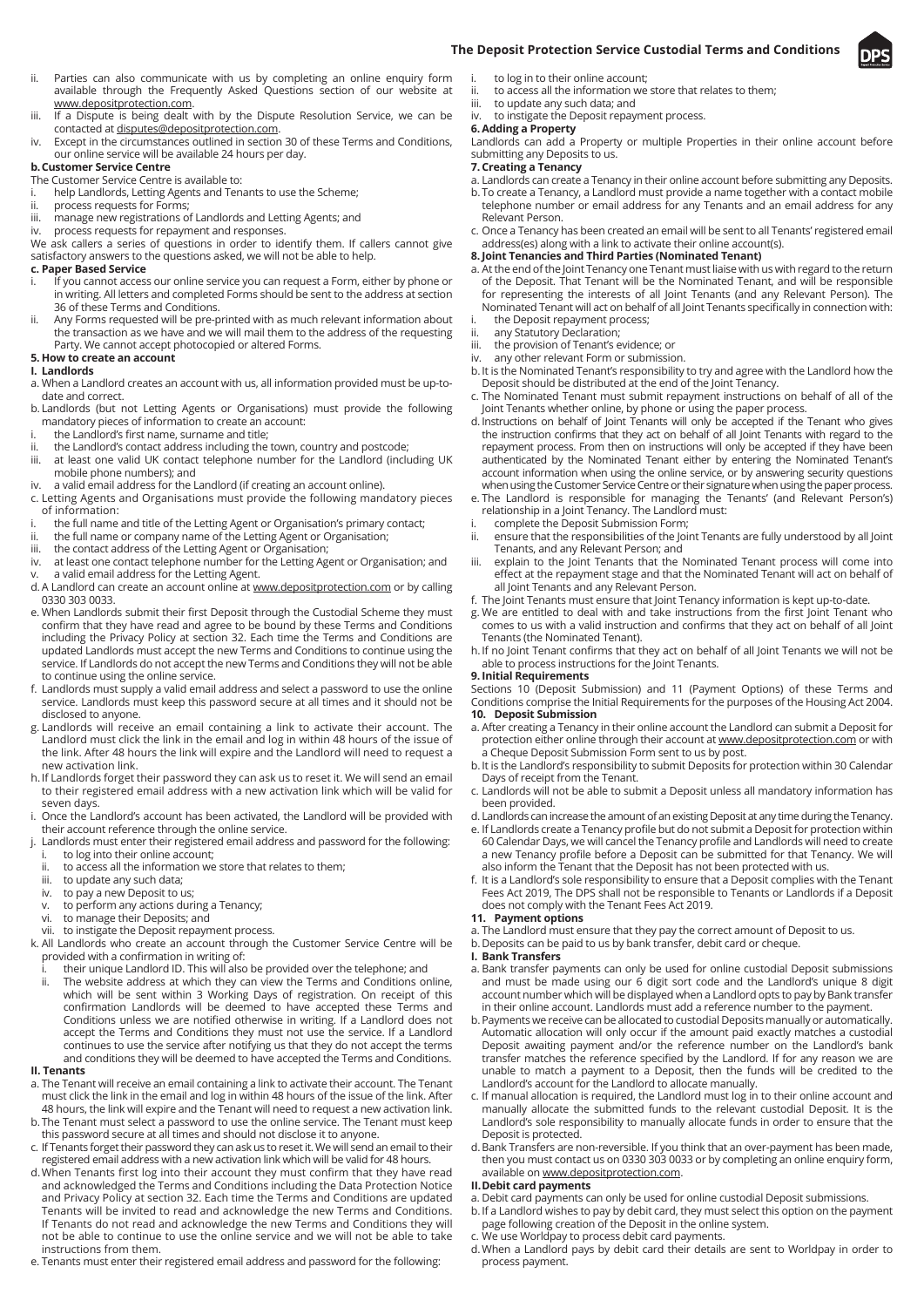### **The Deposit Protection Service Custodial Terms and Conditions**



e. We do not store Debit Card details.

- f. Confirmation that a successful card transaction has taken place will be provided to the Landlord in real time.
- g. We will provide confirmation to the Landlord when the payment clears, by email within 5 Calendar Days of processing the debit card payment.

### **III. Cheque payments**

- a. Cheque payments must be submitted to us by post with the Cheque Deposit Submission Form to the address in section 36 of these Terms and Conditions.
- b. The online service will generate the Cheque Deposit Submission Form when the Landlord selects the option to pay by cheque. The cheque for the full amount of the Deposit must be securely attached to the printed Cheque Deposit Submission Form.
- c. Cheque Deposit Submission Forms can be requested by telephone from our Customer Service Centre.
- d. All cheques must be made payable to The Deposit Protection Service, be dated within the past 3 months of the date of processing, be signed by an authorised signatory of the account and be drawn in pounds Sterling on a UK bank account. Words and figures must match and be equal to the full amount of the Deposit as stated on the Cheque Deposit Submission Form. The reverse of the cheque should be marked with the Landlord's ID and the Deposit ID for the relevant Tenancy.
- e. If the cheque does not meet all of the criteria above, we reserve the right to reject it and return it to the Landlord within 4 Working Days of receipt, identifying the reason for its rejection.
- f. Accepted cheques will be banked within 1 Working Day of receipt. We will issue a confirmation that the Deposit has been protected within 5 Calendar Days of a cleared cheque.
- g. In the event that cheques are returned unpaid, we reserve the right to charge a fee of £25.89 which the Landlord must pay. Until this fee is paid, we won't accept any Deposits from that Landlord for that Tenancy.

### **12. What happens after the Deposit has been protected?**

- a. We will send an email confirming protection of the Deposit to:
- i. the Landlord's registered address or the Landlord's registered email address; all Tenants' registered email addresses. We will also send a link to Tenants to activate their online account if they have not done so already. If we do not know the Tenants' email addresses, we will send confirmation by post to the Property. If we do not know the Tenants' email addresses and the Deposit has been paid more than 14 Calendar Days before the start date of the Tenancy, we will send confirmation to the Property in time for the Tenancy start date; and
- iii. the email address of any Relevant Person registered on the Deposit. We will also send the Relevant Person a certificate confirming protection of the Deposit.
- b. Tenants will be able to use their email address and password to log in to the online service and view the Deposit, a certificate confirming protection of the Deposit, Tenancy details and other information we hold regarding the Tenancy.
- c. If, at the end of a Tenancy's fixed term period, the Tenancy continues on a statutory periodic basis or a new fixed term period is agreed, we will continue to protect the Deposit and treat it as if it had been received in respect of the statutory periodic tenancy or new fixed term tenancy.

### **13. Making changes to your account**

- a. Tenants can update their own contact details, at any time. This can be done on our website, on the phone, or in writing. Tenants must keep all forwarding addresses, and all other contact details up-to-date.
- b. Landlords can change their own contact details, or notify us of a change of Landlord or request a change of Tenant. Landlords must ensure that all information we hold in relation to Tenancies, and Deposits for which they are responsible are up-to-date and factually correct.

### **I. Changing the Landlord of a Tenancy**

- a. If the Landlord changes, the outgoing Landlord must effect a change of Landlord via their online account. We will not register a change of Landlord unless:
- the incoming Landlord has an account with us with a valid Landlord ID; and
- the outgoing Landlord has the incoming Landlord's Landlord ID.
- b. If we have had no contact from the outgoing Landlord and a Tenant tells us that the Landlord of the Tenancy has changed, we will inform the Tenant that the incoming Landlord should contact us with reasonable supporting evidence to confirm this.
- c. If an incoming Landlord contacts us with reasonable supporting evidence which suggests that the Landlord of the Tenancy has changed, we will contact the outgoing Landlord to confirm this, giving them 7 Calendar Days to respond. If the outgoing Landlord does not call us at the Customer Service Centre on 0330 303 0033 within 7 Calendar Days, we will transfer the Tenancy to the incoming Landlord.
- d. If the outgoing Landlord does call us within 7 Calendar Days, disputing that there has been a change in Landlord, we will not complete the transfer. In this instance the incoming and outgoing Landlords must agree which one of them should be registered as Landlord with us, or the Deposit should be repaid in accordance with section 14 of these Terms and Conditions.
- e. In the event of a change of Landlord, we will send confirmation and details of the change including the new Deposit ID to:
- iii. the outgoing Landlord, Letting Agent or Organisation as applicable;
- iv. the incoming Landlord, Letting Agent or Organisation as applicable; and

# all Tenants at the Property.

# **II. Changing Tenants in a Tenancy**

- a. A change of Tenant process should only be used: i. when a Tenant is leaving a Joint Tenancy and the Landlord has no claim against the Deposit for the Tenant leaving the Joint Tenancy:
- ii. when a Tenant is leaving a Joint Tenancy and a new Tenant is being added to a Joint Tenancy and the Landlord has no claim against the Deposit for the Tenant leaving the Joint Tenancy;
- iii. when a new Tenant is being added to a Joint Tenancy only; or<br>iv. when a Tenant is leaving a Sole Tenancy and being replaced by
- when a Tenant is leaving a Sole Tenancy and being replaced by another Tenant and the Landlord has no claim against the Deposit for the Tenant leaving the Tenancy. b. Landlords will be able to add or remove Tenants from a Tenancy via their online account.
- c. When a Landlord adds a Tenant to a Tenancy via their online account this will happen immediately. We will send confirmation of that change by email to:
- the Landlord, Letting Agent or Organisation in respect of the Property;
- ii. the Tenants who will continue to reside in the Property; iii. any incoming Tenants; and
- iv. any outgoing Tenants.
- 
- d. When a Landlord seeks to remove either a Joint Tenant or a Sole Tenant from a Tenancy via their online account, we will email the aff ected Tenant to tell them. We will also tell the Tenant that if they do not want us to remove them from the Tenancy they must call us via the Customer Service Centre on 0330 303 0033 within 7 days of our email. We will not complete the Landlord's request if the Tenant contacts us within 7 days of our email informing us that they do not want us to remove them from the Tenancy. If the Tenant does not contact us, we will complete the removal as the Landlord has requested.
- e. We will not repay any part of the Deposit to outgoing Tenants unless the repayment process is completed.
- f. Where a Tenant is removed from a Joint Tenancy it is the remaining Tenants' responsibility to arrange any payments to an outgoing Tenant or Relevant Person.

### **III. Scheme Transfers**

- a. If a Landlord wants to transfer a Deposit we are protecting to another Scheme, they can email their request to support@depositprotection.com. They will need to send a list of all the Deposits they want to transfer. They also need to send us the details of the Scheme to which we should transfer the Deposits.
- b. If we are satisfied that we have received all the required information, as soon as is reasonably practical, we will:
- i. transfer the relevant Deposit monies directly to the other Scheme;<br>ii. send the other Scheme a list of all details of the Deposits we have t
- ii. send the other Scheme a list of all details of the Deposits we have transferred; and<br>iii. close the relevant Deposits and Tenancies on the Landlord's online account.
- close the relevant Deposits and Tenancies on the Landlord's online account. c. We reserve the right to make further enquiries of any Landlord on receipt of a request

#### to transfer Deposits to another Scheme. **14. Deposit repayment - General**

- a. We will not release any part of the Deposit unless:
- i. all Parties have agreed to us doing so; or
- ii. there is an undisputed Statutory Declaration claim; or
- iii. there is a Decision from an Adjudicator; or
- iv. we are passed a court order which refers specifically to the Deposit and/or the Scheme Administrator and the amount of the Deposit to be paid out; or
- v. such release is permitted as a result of a failure by either Party to comply with our Dispute Resolution Service procedure.
- b. We will not repay the Deposit within 28 Calendar Days of it being protected. If you want to start the Deposit Repayment process before this time, please contact us, either online or by calling the Customer Service Centre.
- c. Landlords and Tenants must attempt to agree the fair distribution of the Deposit before entering the Dispute Resolution Service at the end of the Tenancy.
- d. If one Party claims all or part of a Deposit, we will notify the other Party by e-mail or post. e. Repayments can be either:
- wholly agreed (all Parties agree on who should receive the Deposit at end of the Tenancy and no disputed amount exists);
- ii. partially agreed (the Parties agree on the repayment of part only of the Deposit and a Dispute exists in relation to the balance); or
- disputed (there is a Dispute as to how the entire Deposit should be repaid).
- f. Any agreed repayment amounts will be repaid within 5 Calendar Days of notification to us of both Parties' agreement in accordance with these Terms and Conditions.
- g. Repayment of all or part of the Deposit will be made either by: i. direct BACS transfer to the Landlord's and/or Tenant(s)' accounts;
- Sterling cheque; or
- iii. a combination of the two methods in accordance with the Parties' direction.
- h. Cheques can be made payable to either the Landlord or Agent, the named Tenant(s) or a nominated third party, where authorised.
- i. Direct SWIFT payments can also be made to overseas bank accounts for a fee of £25.89. i. The continuity provide confirmation of the amount of the repayment paid to each Party to:
- i. the Landlord; and  $\overline{a}$  ii. all the Tenants.
- all the Tenants.

k. Repayments will only be made on the satisfactory completion of additional checks, for example anti-money laundering.

#### **15. Deposit Repayment - Requests**

Either Party can start the repayment process by completing one of the following steps: submitting a Deposit repayment request through an online account;

- ii. submitting a Deposit repayment request by telephone with the Customer Service Centre; or
- iii. submitting a Deposit Return Request Form (Tenants) or Deposit Repayment Request Form (Landlords) by post. These Forms can be requested by calling the Customer Service Centre).

# **16. Landlord Repayment Requests**

# **I. Whole Deposit returned to Tenants**

a. If you are a Landlord and you want to initiate full repayment of the Deposit to the Tenant you must:

- log into your online account; and
- ii. confirm that you wish to make a full repayment of the Deposit to the Tenant.

b. We will notify all Tenants of the Landlord's full repayment request.

- c. If you are a Tenant responding to a Landlord's full repayment request you must:
- i. log into your online account;
- ii. confirm that you act on behalf of all Joint Tenants with respect to the Repayment Process in accordance with section 8 if applicable;
- iii. provide details of the repayment method including sort code, account number (and reference if applicable) or cheque payment you would like us to use for each Tenant or Relevant Person; and
- iv. confirm your instructions for repayment.

d. We will repay the Deposit in accordance with the Nominated Tenant's direction within 5 Calendar Days of notification to us.

# e. We will confirm repayment to all Parties in writing.

- **II. Landlord making Deductions from Deposit**
- a. If you are a Landlord, and you wish to make deductions from the Deposit you must: log into your account;
- ii. tell us the amount of each deduction you wish to make from the Deposit; and
- iii. give us details of the repayment method, bank sort code, account number (and reference if applicable) you would like us to use.
- b. When we receive a repayment request from the Landlord with claims for deductions, we will email or write to the Tenants notifying them of a claim for deductions against the Deposit which they can view and respond to through their online account.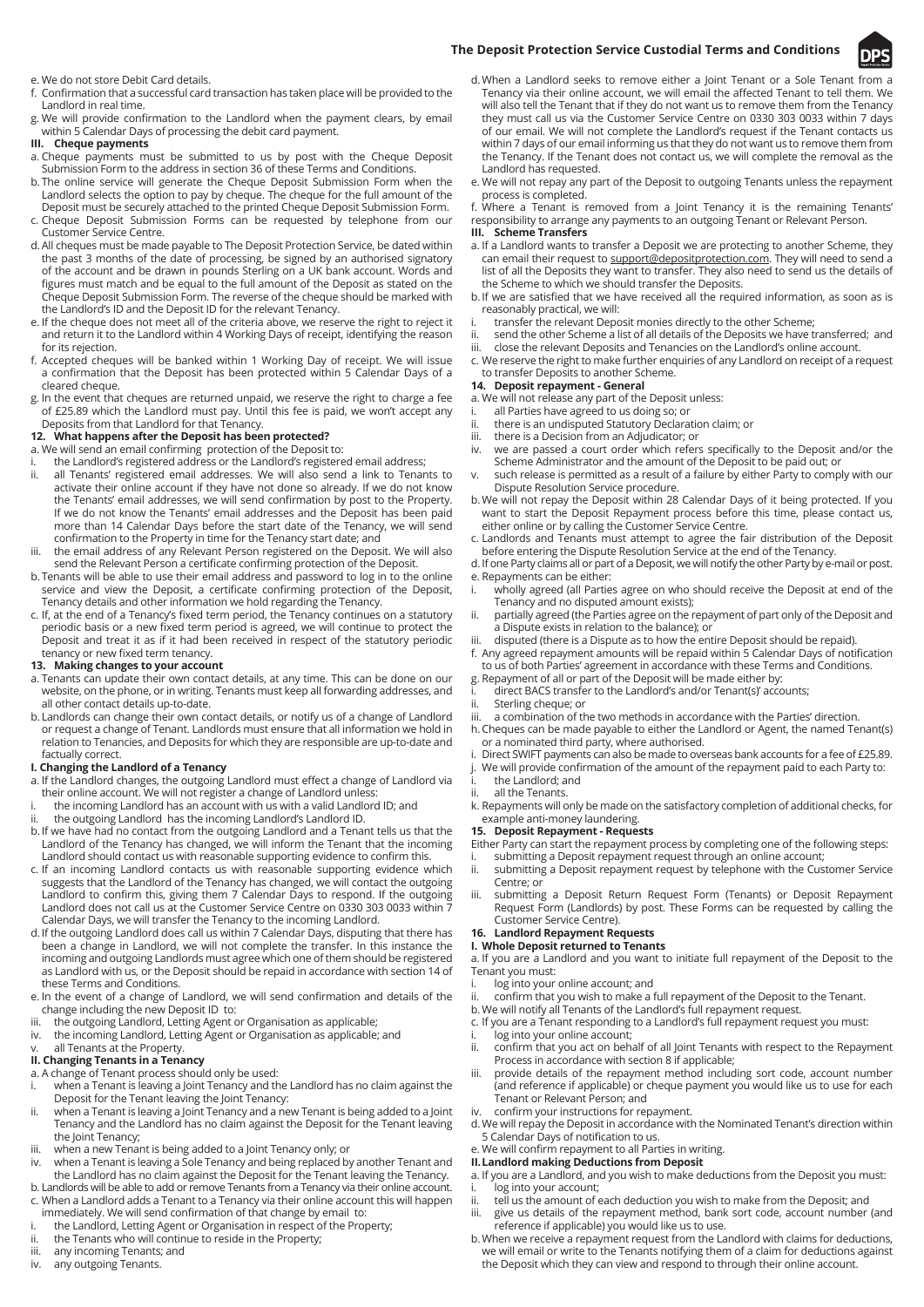

- c. If you are a Tenant, responding to a Landlord repayment request with deductions you must:
- log into your online account;
- ii. confirm that you act on behalf of all Joint Tenants with respect to the Repayment Process in accordance with section 8 if applicable;
- iii. agree or disagree with each claim for deductions made by the Landlord; iv. confirm any amounts you agree to pay to the Landlord with regar
- confirm any amounts you agree to pay to the Landlord with regard to their deductions (if any);
- v. if you do not agree to pay any sums from the Deposit to the Landlord you must reject the claim in full; and vi. provide details of the repayment method, bank sort code, account number (and
- reference if applicable) or cheque payment you would like us to use for each Tenant or Relevant Person.
- d. If you are a Landlord, and your claim is rejected and you still wish to make deductions from the Deposit you must:
- i. log into your account;<br>ii. tell us the amount of
- tell us the amount of each deduction you wish to make from the Deposit, and the reason why you are making the claim. If you have multiple reasons for requesting deductions, you will need to list all of them; and
- iii. give us details of the repayment method, bank sort code, account number (and reference if applicable) you would like us to use.
- e. When we receive a repayment request from the Landlord with claims for deductions, we will email or write to the Tenants notifying them of a claim for deductions against the Deposit which they can view and respond to through their online account.
- f. If you are a Tenant, responding to a Landlord repayment request with deductions you must:
- i. log into your online account;
- ii. confirm that you act on behalf of all Joint Tenants with respect to the Repayment Process in accordance with section 8 if applicable;
- iii. agree or disagree with each claim for deductions made by the Landlord;
- iv. confirm any amounts you agree to pay to the Landlord with regard to their deductions (if any);
- v. if you do not agree to pay any sums from the Deposit to the Landlord you must enter £0 against the deduction claims and state your reasons;
- vi. provide details of the repayment method, bank sort code, account number (and reference if applicable) or cheque payment you would like us to use for each Tenant or Relevant Person; and
- vii. accept or reject the use of the Dispute Resolution Service to resolve any dispute; and
- viii. agree to be bound by any Decision.
- g. If any sums from the Deposit are not claimed for deduction by the Landlord they will be released to the Tenant, Nominated Tenant or Joint Tenants (as applicable) within 5 Working Days after confirmation of the repayment method has been made by the Nominated Tenant.
- h. Once the Nominated Tenant has responded we will send a notification for the Landlord to review the Nominated Tenant's response and invite the Landlord to accept or reject the Nominated Tenant's response.
- i. If the Nominated Tenant has agreed to any or all of the claims for deductions made by the Landlord we will pay the agreed sums to the Landlord in accordance with their direction within 5 Working Days of the Landlord confirming their acceptance of the Nominated Tenant's response.
- j. If the Nominated Tenant has responded to our notification confirming that they do not agree with all or part of the claims for deductions made by the Landlord in the Landlord's repayment request, but does agree to the Dispute being referred to our Dispute Resolution Service it will be referred to our Dispute Resolution Service in accordance with the procedure set out in sections 20 to 23 of these Terms and Conditions provided that the Landlord also confirms that they agree to use our Dispute Resolution Service.
- k. If the Nominated Tenant has responded to our notification confirming that they do not agree to use our Dispute Resolution Service, but the Landlord does, the Deposit will be placed on hold until either the Tenant agrees to use our Dispute Resolution Service, or until the Parties reach agreement and communicate that agreement to us or until we receive a court order. Please see section 24 for more details.

### **17. Tenant's repayment request**

- a. A Tenant can submit a Deposit return request. If you are a Tenant you must:
- log into your online account;
- ii. confirm that you act on behalf of all Joint Tenants with respect to the repayment process in accordance with section 8 (as applicable);
- iii. confirm the amount you believe is due to each Tenant and any Relevant Person;
- iv. confirm any deductions to be paid to the Landlord;
- v. provide any reasons for each deduction to be paid to the Landlord;
- vi. provide details of the repayment method, bank sort code, account number (and reference if applicable) you would like us to use for each Tenant or Relevant Person; and
- vii. accept or reject the use of the Dispute Resolution Service if necessary to resolve any Dispute and agree to be bound by any Decision. b. Upon receipt of a Tenant's Deposit return request, we will notify the Landlord of the
- Deposit return request, by email or by post.
- c. If you are the Landlord responding to a Tenant's Deposit return request you must: i. log into your online account; and<br>ii. agree or disagree with the repayr
- agree or disagree with the repayment claim made by the Nominated Tenant;
- iii. confirm the amount you believe is due to the Landlord with reasons;
- iv. provide details of the repayment method, bank sort code, account number (and reference if applicable) or cheque payment you would like us to use for payment; and v. accept or reject the use of the Dispute Resolution Service if necessary to resolve any Dispute and agree to be bound by any Decision.

## d. If the Landlord:

- i. agrees with any or all of the repayment requests made by the Nominated Tenant the agreed sums will be paid out within 5 Working Days.
- ii. does not agree with the repayment request made by the Nominated Tenant, the Nominated Tenant's request will be rejected and the Landlord will need to make a repayment request of their own.

# **18. Repayment requests on paper or by the Customer Service Centre**

- a. The Landlord can complete a Deposit Repayment Request Form in order to make
- deductions from a Deposit. b. The Tenant can complete a Deposit Return Request Form in order to reclaim the
- whole or part of a Deposit. c. On receipt of either form the DPS will invite the other Party to respond to the claim by way of a response Form.
- d. If there is a Dispute, the Landlord and the Tenant must confirm a breakdown of the total amount in dispute and the Parties should confirm that:
- i. they each agree that the Dispute be referred to our Dispute Resolution Service in accordance with these Terms and Conditions; and
- ii. they will be bound by the Decision of the Adjudicator.
- e. If a Party fails to provide us with any of the above information, we will reject the relevant Form and refer it back to the initiating Party for resolution.
- f. Parties can also respond to claims by calling our Customer Service Centre. **19. The Statutory Declaration Process**

# **I. When can it be used?**

a. The Statutory Declaration Process is a method of repayment. It is used when:

- the Landlord has no current address for the Tenant; or
- ii. the Tenant fails to respond to the Landlord's written notice requiring that the Landlord be paid some or all of the Deposit within 14 Calendar Days of the Tenant's receipt of the Landlord's notice; or
- iii. the Tenant has no current address for the Landlord; or
- the Landlord fails to respond to the Tenant's written notice requiring that the Tenant be paid some or all of the Deposit within 14 Calendar Days of Landlord's receipt of Tenant's notice.

b. The following criteria must be met before the Statutory Declaration Process can be used: i. at least  $14$  Calendar Days must have passed since the end of the Tenancy (i.e. the

- contractual end of the Tenancy or where notice has been given and has expired); and ii. agreement has not been reached between the Landlord and Tenant about the Deposit repayment; and
- 
- iii. one of the relevant conditions set out in (a)(i) to (a)(iv) above have been met; and iv. the claiming Party believes they should be repaid some or all of the Deposit: and the claiming Party believes they should be repaid some or all of the Deposit; and
- any amount claimed by the Landlord must be referable to:
- a. an amount of unpaid rent or any other sum due under the terms of the Tenancy; or

b. a liability of the Tenant to the Landlord arising under or in connection with the

Tenancy which relates to damage to the Property, or loss of or damage to property at the Property.

#### **II. The Statutory Declaration Process**

- a. The Party who wishes to use the Statutory Declaration Process must provide us with a Statutory Declaration making a claim for all or part of the Deposit. This must be at least 14 Calendar Days after the Tenancy has ended.
- b. Parties can get a Statutory Declaration through the their online account or by calling 0330 303 0033. If the Party requests a Statutory Declaration online it will be partially populated with the Tenancy details which we hold. This document can be modified by the Party and printed in order to be completed.
- c. The Statutory Declaration must be sworn or affirmed in the presence of a solicitor, a commissioner for oaths, or a magistrate.
- d. The Statutory Declaration must contain the following information:
- i. the date on which the Tenancy ended;<br>ii. confirmation that the Parties have fail
- confirmation that the Parties have failed to reach agreement about repayment of the Deposit, with details of any communications between them since the end of the Tenancy;
- iii. justification for the amount of the Deposit claimed, with particulars of any facts relating to it (including a calculation);
- iv. confirmation of whether the Statutory Declaration is being made on the basis that: 1. the Party making the claim has no current address for, or other means of contacting the other Party. In this case the claiming Party must give details of any address (other than the Property) and other contact details (including telephone numbers or email addresses) which they have for the other Party; or
- the other Party has failed to respond to the claiming Party's written notice in relation to the distribution of the Deposit within 14 Calendar Days. In this case a copy of the written notice sent to the other Party must be attached. If a repayment claim has been started online, this will be deemed written notice, evidence of which does not need to be attached.
- v. any information the claiming Party has as to the whereabouts of the other person;
- vi. confirmation that the claiming Party gives their consent for the Dispute to be resolved through our Dispute Resolution Service (in the event of the other Party disputing that the claiming Party should be paid all or part of the Deposit):
- vii. confirmation that the claiming Party considers that they are entitled to be paid all or part of the Deposit as claimed; and
- the claiming Party makes a Statutory Declaration in the knowledge that if they knowingly and wilfully make a false declaration, they may be liable to prosecution under Section 6 of the Perjury Act 1911.

# **III. Statutory Declaration Process – Statutory Declaration Notice and Resolution**

- a. Once we have received a properly completed Statutory Declaration which meets the above requirements, we will issue a Statutory Declaration Notice and a summary of the claim to the other Party's registered address, asking them to indicate within 14 Calendar Days of receipt:
- i. whether they accept that the claiming Party should be paid the whole of the amount claimed;
- ii. whether they accept that the claiming Party should be paid part of the amount claimed and if so, how much; and
- iii. if they do not accept that the claiming Party should be paid the whole of the amount claimed, whether they consent to the Dispute being resolved by our Dispute Resolution Service. We will also, where possible, send notification that a postal notice has been issued by email or SMS.
- b. The Party who receives the Statutory Declaration Notice must complete and return to us the Statutory Declaration Notice so that we receive it within 14 Calendar Days of when we issued it (the Statutory Declaration Notice deadline). They must also indicate their responses to a. (i) – (iii) above. If we do not receive the completed Statutory Declaration Notice within the Statutory Declaration Notice deadline, we will release the full amount claimed to the claiming Party within 10 Calendar Days of the Statutory Declaration Notice deadline.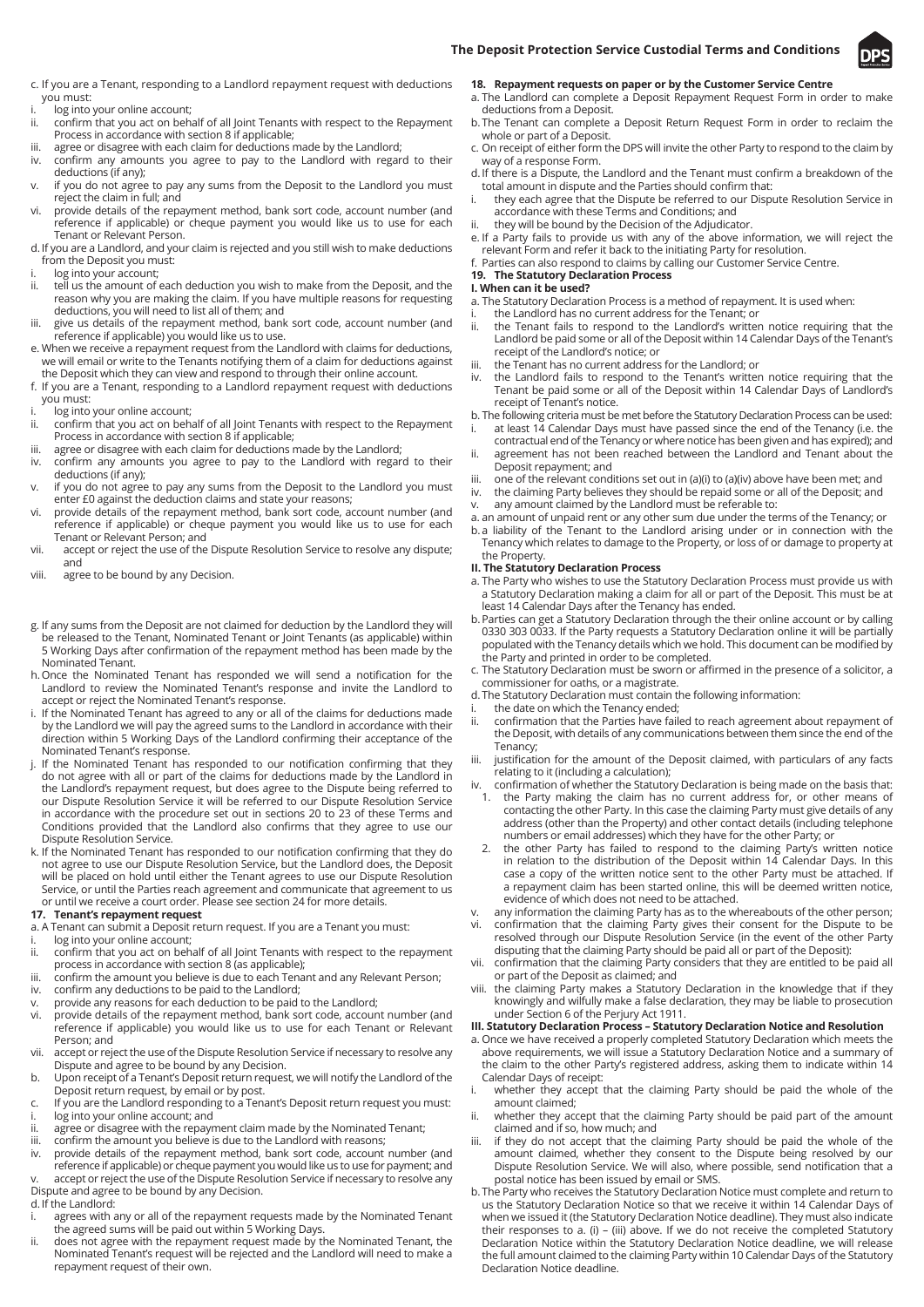**The Deposit Protection Service Custodial Terms and Conditions**



- c. If the receiving Party completes and returns the Statutory Declaration Notice so that we receive it within the Statutory Declaration Notice deadline and confirming that they agree that the whole or part of the amount claimed should be paid to the claiming Party, we will pay any agreed amount to the claiming Party within 10 Calendar Days of the date when we receive the Statutory Declaration Notice.
- d. If the other Party completes and returns the Statutory Declaration Notice so that we receive it before the Statutory Declaration Notice deadline and confirming that they do not agree that the claiming Party should be paid all or any of the amount claimed, we will inform the claiming Party that their claim has been rejected wholly or in part and will request evidence from both the other party and the claiming party in relation to the dispute. Where users do not have an online account we will provide a summary of the other Party's Statutory Declaration Notice.
- e. Details of the other party's rejection reason(s) can be viewed via the claiming party's online account. Once we have issued the request for evidence both parties will have 14 Calendar Days from the date of issue to respond.
- f. If the other Party completes and returns the Statutory Declaration Notice so that we receive it within 14 Calendar Days, but does not indicate whether they consent to the Dispute being resolved by our Dispute Resolution Service, we shall assume they consents to the use of our Dispute Resolution Service.
- At the end pf the 14 days, the case will be referred to an Adjudicator (see Adjudication at section 23 below).
- h. We will release any undisputed amount to the Party or Parties concerned.
- i. Any evidence submitted by either Party after the Dispute has been referred to the Adjudicator will not be considered by the Adjudicator if a Decision has already been made. We reserve the right to refuse to pass any evidence to the Adjudicator after the cut-off date for submission of evidence has passed.

#### **20. The Dispute Resolution Service**

#### **General rules for using our Dispute Resolution Service**

- a. To use our Dispute Resolution Service, Landlords and Tenants must have completed a repayment Form or online repayment request with notification of a Dispute or completed the Statutory Declaration Process. They must consent or be deemed to have consented to our Dispute Resolution Service and confirm that they will be bound by the Decision.
- b. If the repayment Form or the online repayment request has been completed incorrectly or if any of the mandatory declarations have been struck out, then the Dispute cannot be referred to our Dispute Resolution Service. In this case, we will direct those involved to pursue the Dispute through the courts. As detailed in section 24 below, we will continue to hold the Deposit until we receive a court order instructing us to repay it, or an instruction to repay it signed by both Parties.
- c. If you agree to use our Dispute Resolution Service, you may not withdraw your agreement in the future.
- d. If either Party does not agree to use our Dispute Resolution Service to resolve the Dispute, they must resolve the matter by agreement or through the courts. The Party refusing to use our service must start the required court proceedings within 6 months of notifying us of their refusal. If they do not, we may award the disputed amount to the other Party.
- e. We will only send Disputes to our Dispute Resolution Service if both the Landlord and Tenants comply with these Terms and Conditions.
- f. Use of our Dispute Resolution Service does not remove the duty of one Party to pay the other any other amounts which are due and not subject to a Dispute.
- g. Use of our Dispute Resolution Service is free of charge except in circumstances set out in subsection p and section 25 below and except as to the Parties' own costs. Each Party must bear any costs they incur through participating in the Dispute Resolution Service. We will not make any award to cover these costs.
- h. The Landlord and Tenant are free to settle the Dispute between themselves at any point during the Adjudication. They must notify us of their agreement to do so by providing an instruction signed by both Parties. We will return the Deposit in accordance with the agreement when we receive the instruction.
- The Adjudicator can only make a Decision to award up to the value of the Deposit.
- j. If either Party does not comply with any of these Terms and Conditions, the Dispute may be rejected and the Deposit will be subject to repayment in accordance with these Terms and Conditions.
- k. We may decide in our absolute discretion whether a Party has complied with these Terms and Conditions and is eligible to participate or continue to participate in the Dispute Resolution process.
- l. A Dispute must not be the subject of an existing court action.
- m. The Adjudicator will not make an award in relation to damage caused by fair wear and tear only.
- n. We will not deal with Disputes through the Dispute Resolution Service where, in our reasonable opinion:
- they relate to matters other than the return of the Deposit; and/or
- ii. either Party has indicated their intention to issue legal proceedings in respect of any of the issues raised in the Dispute;
- iii. the Dispute is not suitable for resolution via the Dispute Resolution because for example the facts and matters are unduly complicated and more suitable for a Court to decide upon; and/or
- iv. the issues raised have already been decided upon by a court and an order in accordance with section 24(a) has been made by the Court;
- o. The Adjudicator may also reject Disputes which, in their reasonable opinion:
- i. are being pursued in an unreasonable manner;
- ii. are frivolous:
- iii. are vexatious; and/or<br>iv. seek to raise matters
- seek to raise matters which were previously decided by a similar dispute resolution process, or matters which, in the opinion of the Adjudicator, exceeds their jurisdiction.
- p. Landlords and Tenants can only make evidence submissions to the Dispute Resolution Team by post to the address set out in section 36, or by emailing disputes@ depositprotection.com. We must receive evidence submissions before 11:59:59 p.m. on the day of the previously advised deadline. We will not accept evidence received after this time.
- q. If a Dispute relates to a Tenancy that is not an Assured Shorthold Tenancy, we reserve the right to charge the Landlord a fee of £500 plus VAT, or 10% of the Deposit amount, whichever is the greater. Where possible, we will deduct this from any amount awarded to the Landlord as a result of the Decision. If there is no award to the Landlord, or the amount awarded does not cover the fee, the Landlord must pay us within 14 Calendar Days of our request for payment.

r. We reserve the right to reject a request to use our Dispute Resolution Service if the tenancy is not an Assured Shorthold Tenancy or when the Deposit is £5,000 or more in amount.

#### **21. Repayment Request – Collection of evidence**

- a. Upon receipt of a duly completed online Deposit repayment submission notifying us of a Dispute, we will write to both the Landlord and the Tenant, inviting both Parties to submit their evidence in relation to the Dispute. The Landlord and Tenant must ensure that we are in receipt of their evidence within 14 Calendar Days of our invitation being issued; failure to do so could result in the Deposit being paid to the other Party contrary to the Landlord's or Tenant's intentions.
- b. If the Landlord or Tenant does not wish to submit any additional evidence in support of their claim, the Landlord or Tenant must notify us in writing confirming that they will not be submitting any additional evidence, within the 14 Calendar Days of our invitation being issued.
- c. If, within 14 Calendar Days of the invitation being issued by us, the Landlord or Tenant fails to submit any evidence, or in the alternative confirm in writing that they have no additional evidence to submit, we will release the disputed amount to the other Party within 10 Calendar Days of the deadline for the Parties' response.
- d. In the event that neither Party complies with the requirement of section c above, we will repay any disputed sum to the Tenant.

### **22. Dispute Evidence – the details**

- a. The Landlord's evidence should include, but is not limited to the following:
- a statement of the precise issues which are in Dispute and the reasons for the amount of any Deposit claimed; ii. the signed check-in inventory and schedule of condition;
- iii. vacating instructions;
- iv. the signed check-out inventory and schedule of condition;
- v. a signed and legally-compliant written Tenancy Agreement;
- vi. a schedule of the cost of any works sought to be deducted from the Deposit together with estimates, invoices and receipts (produced by an independent or third party) and photographs if available;
- vii. a statement of the rent account, if relevant;
- if housing benefit has been paid, a letter from the Housing Benefit Department stating when it will stop, or that it has stopped;
- ix. any other relevant information including photographs, DVDs, correspondence or receipts; and
- x. confirmation that they have contacted the Tenant and provide a copy of any correspondence between them, or details of their discussions.
- b. The Tenant's evidence should include, but is not limited to the following:
- i. the reasons why the Tenant denies that the Landlord is entitled to the disputed amount; and
- ii. any other relevant information including photographs, DVDs, correspondence or receipts.
- c. Any photographs or digital evidence should be signed or a statement should be attached signed by the Party providing them and showing the date on which they were taken.
- d. If either Party cannot provide any of the above evidence, they should explain to us why they are unable to do so. We will then exercise our discretion to decide whether to allow the Dispute to proceed to Adjudication.
- e. The Nominated Tenant must complete the Tenant's evidence on behalf of all Joint Tenants named on the Tenancy Agreement.
- f. Following receipt of each Party's evidence, we may request extra information or clarification.
- g. It is the Landlord's sole responsibility to send us a signed, valid Tenancy Agreement before we pass the case to the Adjudicator. If we do not receive a copy of the Tenancy Agreement, we will still pass the Dispute papers to the Adjudicator. Claims from Landlords who do not provide a valid Tenancy Agreement are likely to fail.

#### **23. The Adjudication**

- a. Once the deadline has passed for evidence submission, we will provide the following to the Adjudicator:
- i. the Landlord's evidence, Statutory Declaration or Statutory Declaration Notice;
- ii. the Tenant's evidence, Statutory Declaration or Statutory Declaration Notice;
- iii. any extra evidence from the Landlord or the Tenant.
- b. If the Parties submit evidence after the Adjudicator has already reached a Decision, they will not be able to take any further evidence into consideration.
- c. Our Adjudicators are fair and unbiased, and make their Decision based solely on the evidence and Forms submitted. You should submit any evidence you feel supports your case when we ask you to. If you do not submit evidence when requested, the
- Adjudicator will not be able to consider it when making their Decision. d. The Adjudicator may:
- i. make any necessary enquiries with the Parties if issues or queries arise when reviewing the evidence;
- ii. carry on with the Adjudication even if either Party does not comply with these Terms and Conditions, or any instruction from the Adjudicator or us;
- iii. stop the Adjudication if it appears that the Dispute cannot be settled this way, or if the Parties settle their Dispute before a Decision is made.
- e. Except in circumstances set out in section d above, the Adjudicator will make a Decision within 28 Calendar Days of receiving the Dispute papers from us. The day of receipt will be the Working Day after the papers are sent to the Adjudicator.
- f. We will notify the Parties of the Adjudicator's Decision within 2 Working Days of the Decision. The Decision is binding on both Parties and both Parties must comply with it.
- g. The Decision cannot be appealed through the Dispute Resolution Service although g. The Decision cannot be appealed through the Dispute Resolution Service although nothing prevents either Party from pursuing the other through the courts if they disagree with the decision.
- h. We will make any payment to either Party within 10 Calendar Days of the Decision.
- We will make payments according to the method specified by the relevant Parties
- The Adjudicator may take the initiative in ascertaining the facts and the law.
- k. The Adjudicator may apply their discretion and judgement to the interpretation of the Tenancy Agreement and the application of the facts.
- The Adjudicator may correct accidental slips or omissions in Decisions within 30 days of the Decision.

#### **24. Court Orders**

a. If you obtain a court order against your Landlord or Tenant, we will only release the Deposit if: